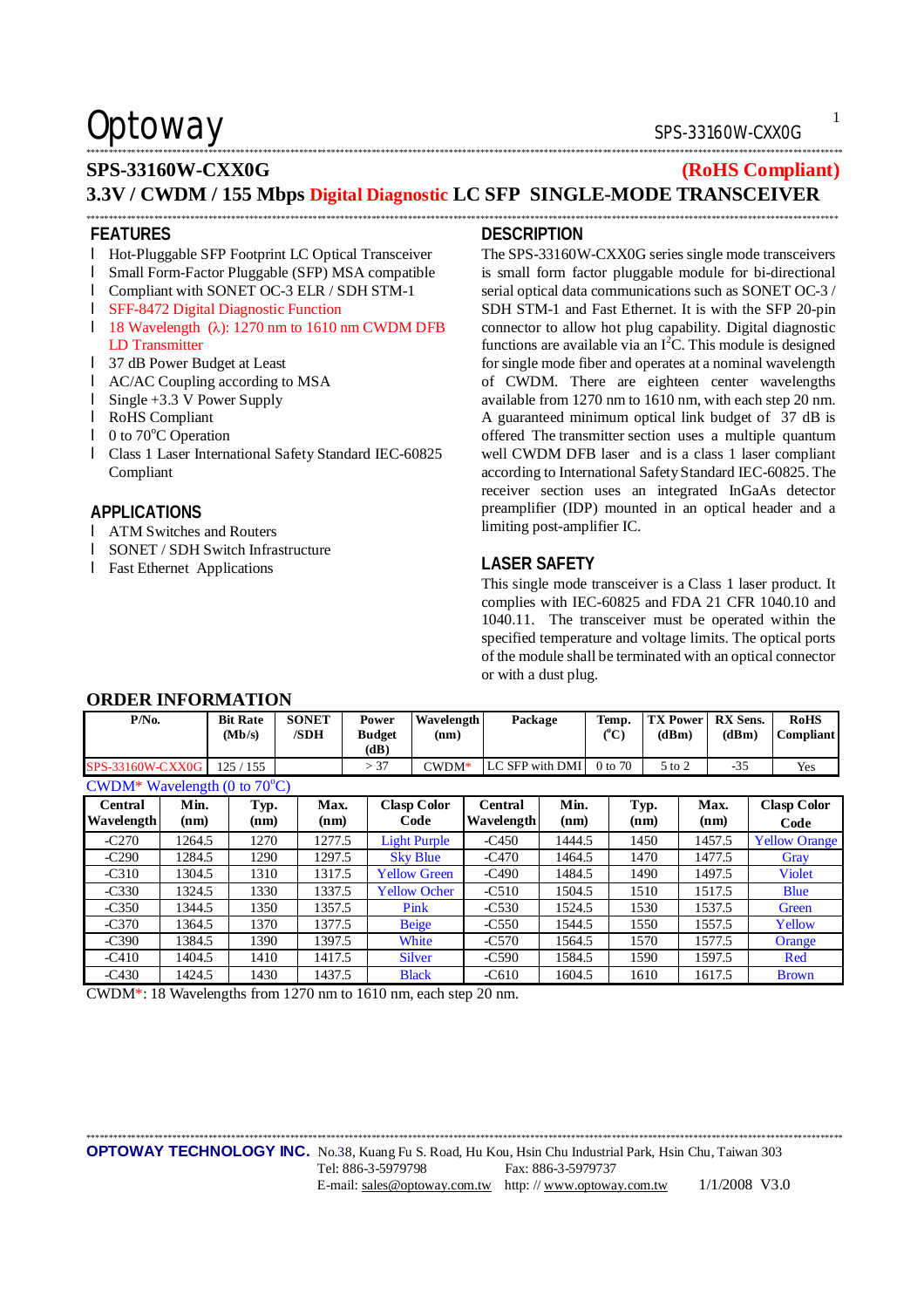| <b>Absolute Maximum Ratings</b>   |               |        |     |                |              |  |  |
|-----------------------------------|---------------|--------|-----|----------------|--------------|--|--|
| Parameter                         | <b>Symbol</b> | Min    | Max | Units          | <b>Notes</b> |  |  |
| <b>Storage Temperature</b>        | Tstg          | -40    | 85  | 0 <sub>0</sub> |              |  |  |
| <b>Operating Case Temperature</b> | Topr          |        | 70  | $0 \sim$       |              |  |  |
| Power Supply Voltage              | Vcc           | $-0.5$ | 3.6 |                |              |  |  |

\*\*\*\*\*\*\*\*\*\*\*\*\*\*\*\*\*\*\*\*\*\*\*\*\*\*\*\*\*\*\*\*\*\*\*\*\*\*\*\*\*\*\*\*\*\*\*\*\*\*\*\*\*\*\*\*\*\*\*\*\*\*\*\*\*\*\*\*\*\*\*\*\*\*\*\*\*\*\*\*\*\*\*\*\*\*\*\*\*\*\*\*\*\*\*\*\*\*\*\*\*\*\*\*\*\*\*\*\*\*\*\*\*\*\*\*\*\*\*\*\*\*\*\*\*\*\*\*\*\*\*\*\*\*\*\*\*\*\*\*\*\*\*\*\*\*\*\*\*\*\*\*\*\*\*\*\*\*\*\*\*\*\*\*\*\*

| <b>Recommended Operating Conditions</b> |                           |      |     |      |               |  |  |
|-----------------------------------------|---------------------------|------|-----|------|---------------|--|--|
| <b>Parameter</b>                        | <b>Symbol</b>             | Min  | Гyр | Max  | Units / Notes |  |  |
| <b>Power Supply Voltage</b>             | Vcc                       | 3.13 | 3.3 | 3.47 |               |  |  |
| <b>Operating Case Temperature</b>       | Topr                      |      |     | 70   | $\Omega$      |  |  |
| Power Supply Current                    | $\mathbf{I}_{CC}$ (TX+RX) |      | 200 | 300  | mA            |  |  |
| Data Rate                               |                           |      | 155 | 200  | Mb/s          |  |  |

| Transmitter Specifications ( $0^{\circ}$ C < Topr < 70 $^{\circ}$ C, 3.13V < Vcc < 3.47V) |                                                                    |                  |             |                  |              |                |  |
|-------------------------------------------------------------------------------------------|--------------------------------------------------------------------|------------------|-------------|------------------|--------------|----------------|--|
| Parameter                                                                                 | <b>Symbol</b>                                                      | Min              | Typ         | <b>Max</b>       | <b>Units</b> | <b>Notes</b>   |  |
| <b>Optical</b>                                                                            |                                                                    |                  |             |                  |              |                |  |
| <b>Optical Transmit Power</b>                                                             | Po                                                                 | $\overline{2}$   | $---$       | 5                | dBm          |                |  |
| <b>Output Center Wavelength</b>                                                           | λ                                                                  | $\lambda$ c –5.5 | $\lambda c$ | $\lambda$ c +7.5 | nm           | $\overline{2}$ |  |
| Output Spectrum Width                                                                     | Δλ                                                                 | $---$            | $---$       |                  | nm           | -20 dB Width   |  |
| <b>Extinction Ratio</b>                                                                   | $E_R$                                                              | 10               |             |                  | dB           |                |  |
| <b>Output Eye</b>                                                                         | Compliant with Bellcore TR-NWT-000253 and ITU recommendation G.957 |                  |             |                  |              |                |  |
| <b>Optical Rise Time</b>                                                                  | $t_r$                                                              |                  |             | 1.5              | ns           | 3              |  |
| <b>Optical Fall Time</b>                                                                  | $t_{\rm f}$                                                        |                  |             | 1.5              | ns           | 3              |  |
| <b>Relative Intensity Noise</b>                                                           | <b>RIN</b>                                                         |                  |             | $-120$           | dB/Hz        |                |  |
| <b>Electrical</b>                                                                         |                                                                    |                  |             |                  |              |                |  |
| Data Input Current - Low                                                                  | $I_{IL}$                                                           | $-350$           |             |                  | μA           |                |  |
| Data Input Current - High                                                                 | $I_{IH}$                                                           |                  |             | 350              | μA           |                |  |
| Differential Input Voltage                                                                | $V_{IH} - V_{IL}$                                                  | 0.5              |             | 2.4              | V            | Peak-to-Peak   |  |
| TX Disable Input Voltage – Low                                                            | $T_{\text{DIS, L}}$                                                | $\Omega$         |             | 0.5              | V            | 4              |  |
| TX Disable Input Voltage - High                                                           | $T_{\text{DIS, H}}$                                                | 2.0              |             | Vcc              | $\mathbf{V}$ | 4              |  |
| TX Disable Assert Time                                                                    | $T_{ASSERT}$                                                       |                  |             | 10               | $\mu$ s      |                |  |
| TX Disable Deassert Time                                                                  | T <sub>DEASSERT</sub>                                              |                  |             |                  | ms           |                |  |
| TX Fault Output Voltage -- Low                                                            | $T_{\rm{FaultL}}$                                                  | $\Omega$         |             | 0.5              | V            | 5              |  |
| TX Fault Output Voltage -- High                                                           | $T_{\text{FaultH}}$                                                | 2.0              |             | $Vcc+0.3$        | V            | 5              |  |

1. Output power is power coupled into a 9/125 μm single mode fiber.

2. ITU-T G.694.2 CWDM wavelength from 1270 nm to 1610 nm, each step 20 nm.

3. 10 % to 90% Values.

4. There is an internal 4.7K to 10K ohm pull-up resistor to VccTX.

5. Open collector compatible, 4.7K to 10K ohm pull-up to Vcc (Host Supply Voltage).

| Receiver Specifications ( $0^{\circ}$ C < Topr < 70 $^{\circ}$ C, 3.13V < Vcc < 3.47V) |                   |       |         |       |              |                         |  |
|----------------------------------------------------------------------------------------|-------------------|-------|---------|-------|--------------|-------------------------|--|
| <b>Parameter</b>                                                                       | Symbol            | Min   | Typ     | Max   | <b>Units</b> | <b>Notes</b>            |  |
| <b>Optical</b>                                                                         |                   |       |         |       |              |                         |  |
| Sensitivity                                                                            | Sens              |       |         | $-35$ | dBm          |                         |  |
| <b>Maximum Input Power</b>                                                             | Pin               | $-10$ |         |       | dBm          |                         |  |
| Signal Detect -- Asserted                                                              | Pa                | ---   |         | $-35$ | dBm          | Transition: low to high |  |
| Signal Detect -- Deasserted                                                            | Pd                | $-47$ |         | ---   | dBm          | Transition: high to low |  |
| Signal detect -- Hysteresis                                                            |                   | 1.0   | $---$   |       | dB           |                         |  |
| Wavelength of Operation                                                                |                   | 1100  | $- - -$ | 1620  | nm           |                         |  |
| <b>Electrical</b>                                                                      |                   |       |         |       |              |                         |  |
| <b>Differential Output Voltage</b>                                                     | $V_{OH} - V_{OL}$ | 0.6   |         | 2.0   | V)           |                         |  |

**OPTOWAY TECHNOLOGY INC.** No.38, Kuang Fu S. Road, Hu Kou, Hsin Chu Industrial Park, Hsin Chu, Taiwan 303 Tel: 886-3-5979798 Fax: 886-3-5979737

\*\*\*\*\*\*\*\*\*\*\*\*\*\*\*\*\*\*\*\*\*\*\*\*\*\*\*\*\*\*\*\*\*\*\*\*\*\*\*\*\*\*\*\*\*\*\*\*\*\*\*\*\*\*\*\*\*\*\*\*\*\*\*\*\*\*\*\*\*\*\*\*\*\*\*\*\*\*\*\*\*\*\*\*\*\*\*\*\*\*\*\*\*\*\*\*\*\*\*\*\*\*\*\*\*\*\*\*\*\*\*\*\*\*\*\*\*\*\*\*\*\*\*\*\*\*\*\*\*\*\*\*\*\*\*\*\*\*\*\*\*\*\*\*\*\*\*\*\*\*\*\*\*\*\*\*\*\*\*\*\*\*\*\*\*\*\*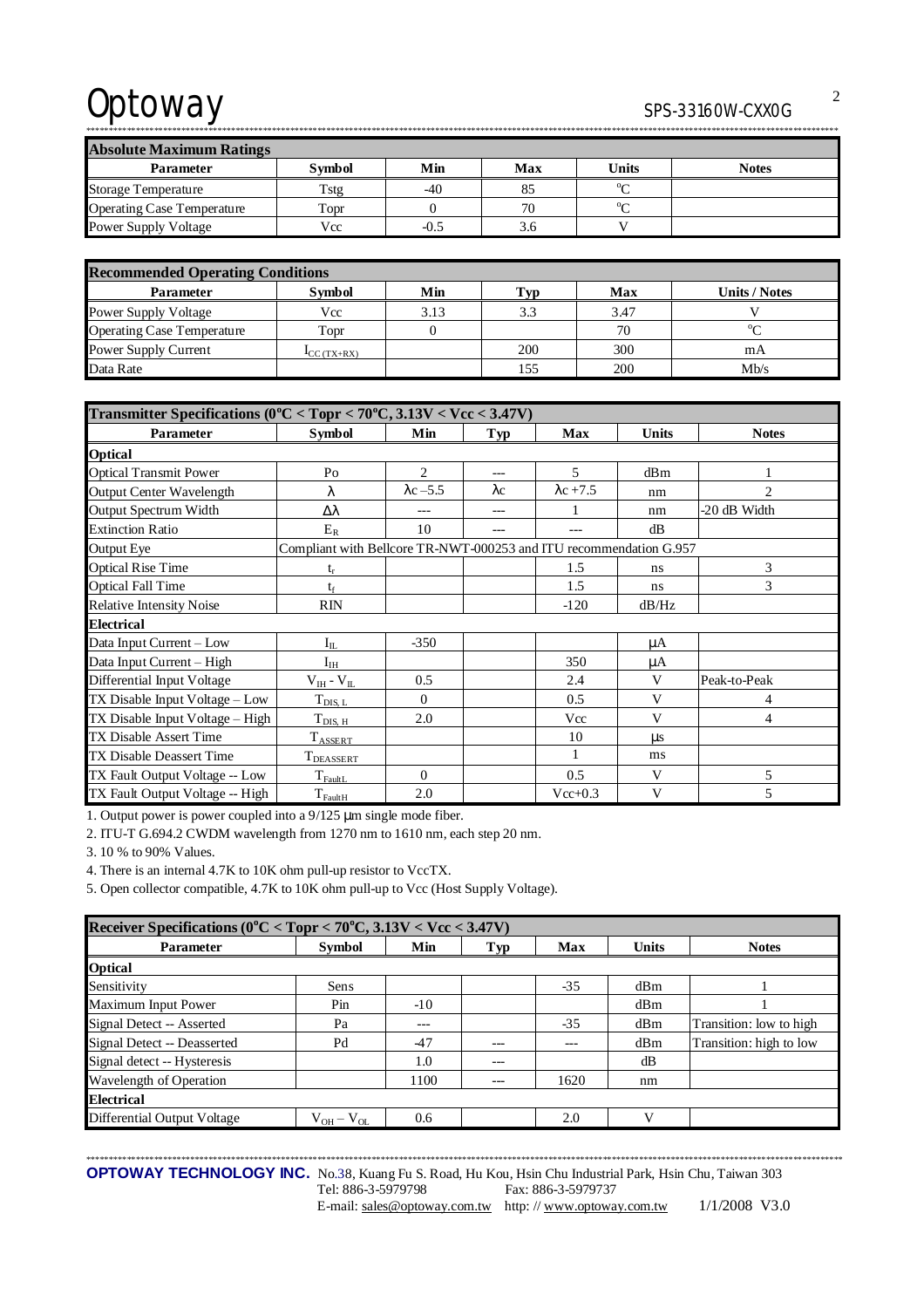| Output LOS<br>Voltage -- Low                  | " OL |                         |  | ັບມ   |  |  |  |
|-----------------------------------------------|------|-------------------------|--|-------|--|--|--|
| Output LOS<br>Voltage --<br>H <sub>1</sub> gh | ' OH | $\sim$<br>$\sim$ $\sim$ |  | ' cc· |  |  |  |

1. Measured at  $2^{23}$ -1 PRBS at BER 1E-10.

2. Open collector compatible, 4.7K to 10K ohm pull-up to Vcc (Host Supply Voltage).

## **CONNECTION DIAGRAM**



| <b>PIN</b> | <b>Signal Name</b> | Description                           | <b>PIN</b> | <b>Signal Name</b>  | <b>Description</b>                |
|------------|--------------------|---------------------------------------|------------|---------------------|-----------------------------------|
|            | <b>TX GND</b>      | <b>Transmitter Ground</b>             | 11         | <b>RX GND</b>       | Receiver Ground                   |
| 2          | <b>TX</b> Fault    | <b>Transmitter Fault Indication</b>   | 12         | <b>RX DATA OUT-</b> | Inverse Receiver Data Out         |
| 3          | <b>TX</b> Disable  | Transmitter Disable (Module disables  | 13         | $RX$ DATA OUT+      | Receiver Data Out                 |
|            |                    | on high or open)                      |            |                     |                                   |
| 4          | MOD-DFE2           | Modulation Definition $2 - Two wires$ | 14         | <b>RX GND</b>       | Receiver Ground                   |
|            |                    | serial ID Interface                   |            |                     |                                   |
| 5          | MOD-DEF1           | Modulation Definition 1 – Two wires   | 15         | Vcc RX              | Receiver Power $-3.3V \pm 5\%$    |
|            |                    | serial ID Interface                   |            |                     |                                   |
| 6          | MOD-DEF0           | Modulation Definition $0 -$ Ground in | 16         | Vcc TX              | Transmitter Power $-3.3V \pm 5\%$ |
|            |                    | Module                                |            |                     |                                   |
| 7          | N/C                | Not Connected                         | 17         | TX GND              | <b>Transmitter Ground</b>         |
| 8          | LOS                | Loss of Signal                        | 18         | TX DATA IN+         | Transmitter Data In               |
| 9          | <b>RX GND</b>      | Receiver Ground                       | 19         | TX DATA IN-         | Inverse Transmitter Data In       |
| 10         | <b>RX GND</b>      | Receiver Ground                       | 20         | TX GND              | <b>Transmitter Ground</b>         |

## **Module Definition**

| Module Definition | MOD-DEF2         | MOD-DEF1 | MOD-DEF0         | Interpretation by Host   |
|-------------------|------------------|----------|------------------|--------------------------|
|                   | PIN <sub>4</sub> | PIN 5    | PIN <sub>6</sub> |                          |
|                   | SDA              | SCL      | LV-TTL Low       | Serial module definition |
|                   |                  |          |                  | protocol                 |

Module Definition 4 specifies a serial definition protocol. For this definition, upon power up, MOD-DEF(1:2) appear as no connector (NC) and MOD-DEF(0) is TTL LOW. When the host system detects this condition, it activates the serial protocol. The protocol uses the 2-wire serial CMOS E<sup>2</sup>PROM protocol of the ATMEL AT24C01A/02/04 family of components.

\*\*\*\*\*\*\*\*\*\*\*\*\*\*\*\*\*\*\*\*\*\*\*\*\*\*\*\*\*\*\*\*\*\*\*\*\*\*\*\*\*\*\*\*\*\*\*\*\*\*\*\*\*\*\*\*\*\*\*\*\*\*\*\*\*\*\*\*\*\*\*\*\*\*\*\*\*\*\*\*\*\*\*\*\*\*\*\*\*\*\*\*\*\*\*\*\*\*\*\*\*\*\*\*\*\*\*\*\*\*\*\*\*\*\*\*\*\*\*\*\*\*\*\*\*\*\*\*\*\*\*\*\*\*\*\*\*\*\*\*\*\*\*\*\*\*\*\*\*\*\*\*\*\*\*\*\*\*\*\*\*\*\*\*\*\*\*

**OPTOWAY TECHNOLOGY INC.** No.38, Kuang Fu S. Road, Hu Kou, Hsin Chu Industrial Park, Hsin Chu, Taiwan 303 Tel: 886-3-5979798 Fax: 886-3-5979737 E-mail: [sales@optoway.com.tw](mailto:sales@optoway.com.tw) http: // [www.optoway.com.tw](http://www.optoway.com.tw) 1/1/2008 V3.0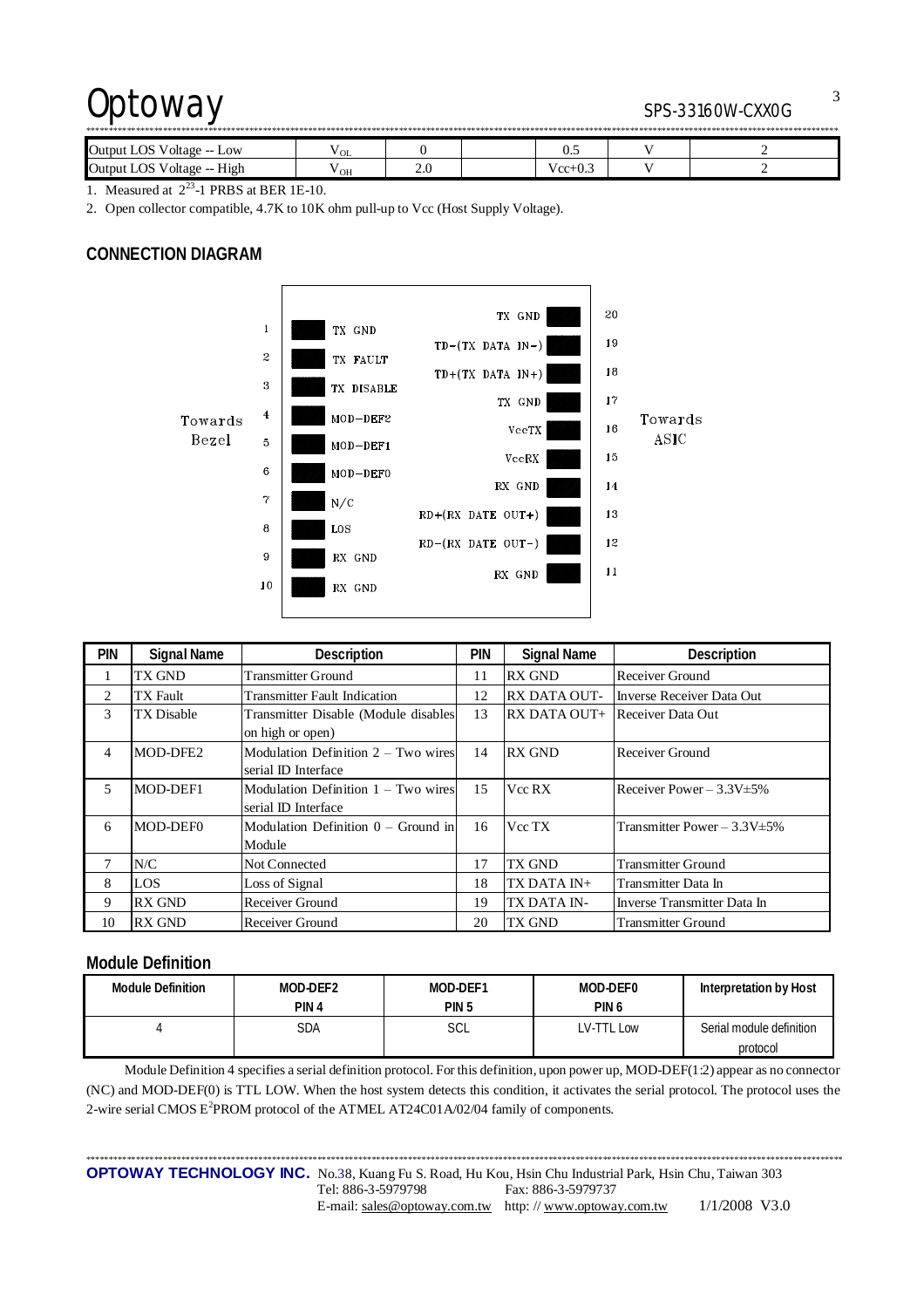# Optoway

## RECOMMENDED CIRCUIT SCHEMATIC



# PACKAGE DIAGRAM

## Units in mm



Note: Specifications subject to change without notice.

.<br>Este de deste de al